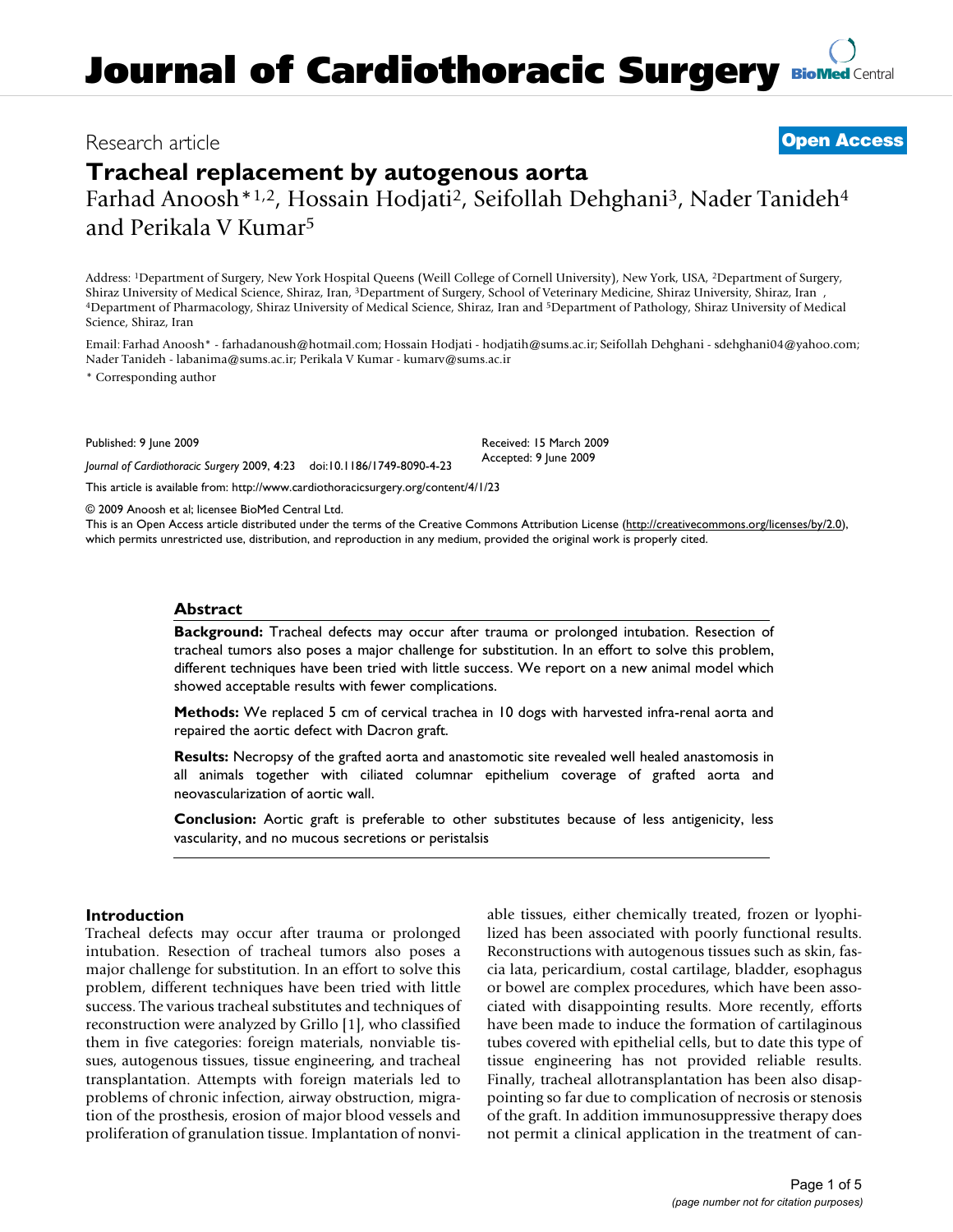cer. As Grillo suggested: "We must continue to maintain an open mind about this intriguing but thus far unsolved surgical dilemma – replacement of the tracheal conduit" [[2\]](#page-4-1). Recently, Martinod and colleges have used autogenic aortic graft [[3](#page-4-2),[4](#page-4-3)] and allogenic Aortic grafts [\[5\]](#page-4-4) to replace long segments of tracheal defect and Carina [[6](#page-4-5)] using sheep as animal model with promising results. Seguin and colleges have used cryopreserved, decellularized aortic allograft supported by temporary stent to prevent airway collapse [\[7\]](#page-4-6). We report on a new animal model, which showed acceptable results with few complications.

#### **Methods**

Eleven healthy dogs ranging from 18 kg to 24 kg in weight were studied. All animals received care in compliance with the "Guide for the care and use of laboratory animals" prepared by the Institute of laboratory animal resources, National research Council, and published by the National Academy Press, revised 1996. Five centimeter of cervical trachea was resected and replaced by harvested abdominal aorta. The aortic defect was repaired with Dacron graft.

#### *Anesthesia*

General anesthesia was induced with thiopental and maintained with oxygen and 1–3% halothane through an endotracheal tube. All animals were perfused with a crystalloid solution. Pulse were monitored Introperatively. One gram of Cephazoline was injected after the induction of general anesthesia for wound prophylaxis.

#### *Surgical Procedure*

A laparatomy was performed thorough a midline abdominal incision to expose at least 5 cm of infrarenal abdominal aorta. Before aortic clamping, 100-unit/kg heparin was given intravenously and 5 cm of aorta was resected circumferentially and replaced by Dacron graft using a running 4-0 Polypropylene suture. The average time for the harvesting and anastomosis was less than 20 minutes without a need for aortic shunt. The excised aortic segment was placed in heparinized blood solution. The abdomen was then closed in two layers by 0-0, 3-0 nylon sutures. Access to the cervical trachea was gained through a longitudinal vertical neck incision by splitting the anterior neck muscles. The trachea was exposed and a 5 cm long window shape defect is made with resection of anterior tracheal rings. The posterior membranous portion of trachea left intact. A longitudinal incision was made along the whole length of harvested aorta [Fig. [1\]](#page-1-0) and while the endotracheal tube left in place, the aortic graft placed over the window shaped defect of cervical trachea by continuous suturing with 4-0 Polypropylene. The aortic graft maintained its consistency and there was no need to place a stent in the lumen of aortic graft. The cervical wound was closed in layers with 2-0 chromic and nylon 3-0 (m).

<span id="page-1-0"></span>

**Figure 1 window-shape healed aortic graft on the trachea**.

The animals were extubated after emerging from anesthesia and placed under close observation.

#### *Clinical evaluation*

In post operative day one diet started for the animals and advanced. Clinical examination was performed daily for fist two week post op and then every month including overall status, weight, respiratory status and injury to the laryngeal nerve. Because none of the animals developed respiratory problems or fever and there was not stent, bronchoscopy and chest X-ray was not performed in the post operative period.

#### *Histologic evaluation*

Animals were sacrificed between two and six months after the procedure with intravenous injection of potassium chloride and Propofol to remove the grafts. En block resection of the trachea and the graft with surrounding tissues was performed and sent for macroscopic and microscopic examinations. Post mortem specimens were immediately placed in 10% formaldehyde solution for preservation. The specimens were evaluated for patency, microscopic evidence of inflammation and morphologic transformation of the graft.

#### **Results**

Ten animals survived the procedure. The average operative time was 105 minutes. Between 4 to 5 tracheal rings removed in each case. One dog died 4 hours after the operation secondary to heart failure. All the animals started on diet the first post operative day. All abdominal wounds healed primarily. There was one cervical wound infection, which was healed with secondary intention. There was no clinical respiratory problem, cough or pneumonia. There was no evidence of hoarseness and all of the animals start barking a few days after the operation. There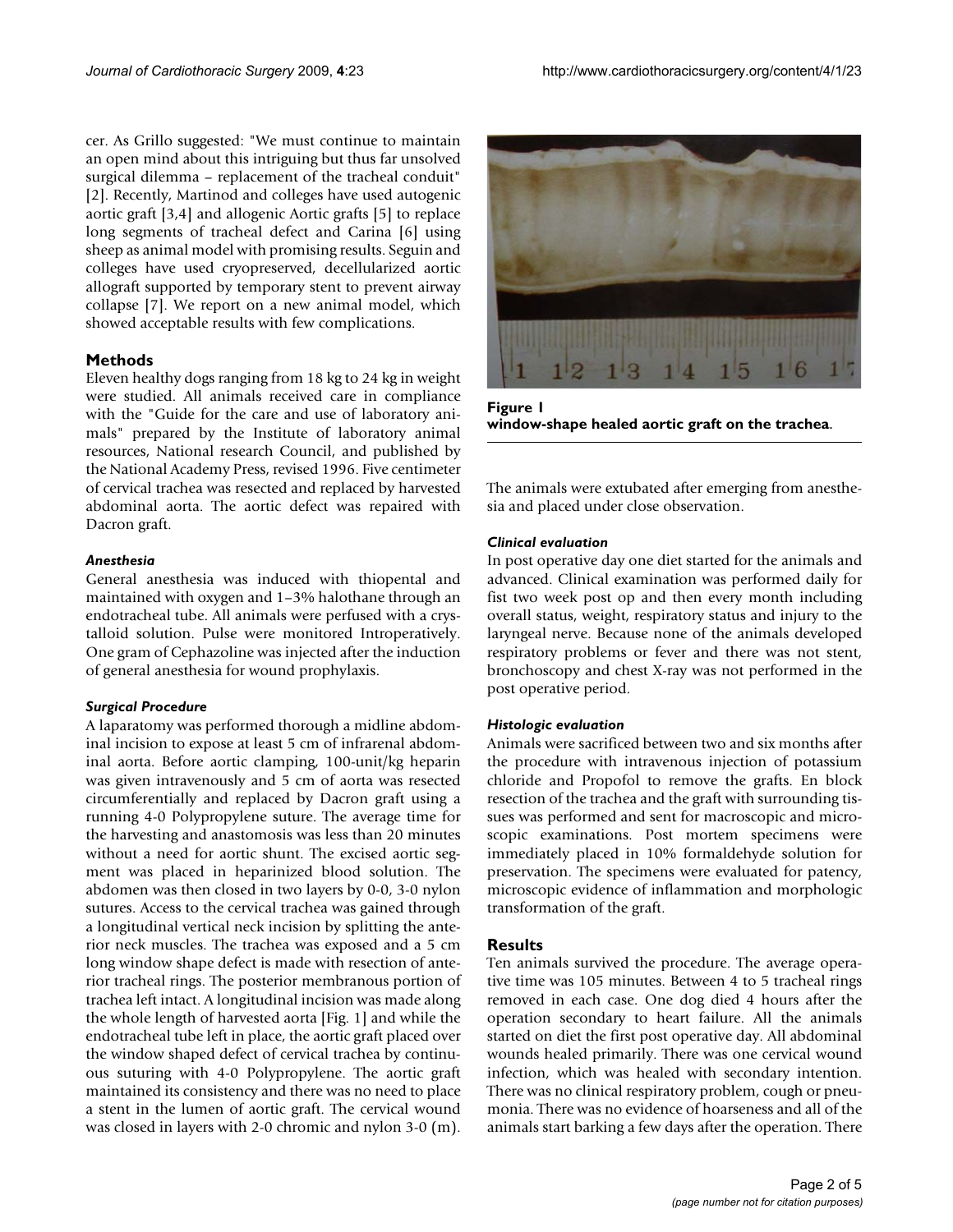was no complication related to aortic Dacron graft. None of the animals developed claudication.

At necropsy, gross examination showed a patent lumen in all specimens. The external surface was smooth and had area of depression at the site of graft. There was no abscess formation or sing of infection in the neck. There was evidence of adhesion of adjacent muscles to the trachea. There was evidence of neovascularization from the adjacent muscles to the aortic graft. Microscopic examination of H&E stained sections of grafted aorta and the anastomotic site revealed well healed anastomosis in all animals. There were areas of mild chronic inflammation, fibrosis, foreign body granuloma and squamous metaplasia in the animals sacrificed within two months of operation. In the animals sacrificed longer that 2.5 months, Pathology revealed no foreign body granuloma, minimal inflammation and ciliated columnar epithelium coverage of grafted aorta and neovascularization of aortic wall [Fig [2](#page-2-0) and Fig [3](#page-2-1)], [Table [1\]](#page-3-0).

### **Discussion**

Studies on prosthesis for repairing the tracheal defects have a long history beginning with Daniel's experiment in 1948. Since then, a variety of prosthesis has been used, but the results have been disappointing in a significant proportion of cases. In an extensive analysis of the litera-

<span id="page-2-0"></span>

Figure 2 **Ciliated Columnar epithelium over the grafted aorta**.

<span id="page-2-1"></span>

**Figure 3 Neovascularization of grafted aortic wall**.

ture, Grillo [\[1,](#page-4-0)[8\]](#page-4-7) underlined the main technical difficulties and complications associated with the current surgical approaches to tracheal replacement in five categories: foreign materials [[9\]](#page-4-8), nonviable tissues [[10-](#page-4-9)[12](#page-4-10)], autogenous tissues [\[13-](#page-4-11)[16\]](#page-4-12), tissue engineering [[17\]](#page-4-13), and tracheal transplantation. Complications associated with prosthetic grafts were mostly related to lack of biocompatibility and included local infection, anastomotic dehiscence, vascular erosion, granulomatous lesions, and stenosis. Complications associated with biologic tissues were related to the ischemic injury of the harvested graft leading to necrosis or stenosis. None of the proposed tracheal substitutes has produced consistent results that would standardize a clinical approach. Vascularized autografts such as pectoralis muscle, esophagus, and jejunum have shown promising experimental results when used alone, but it is unlikely that the soft tissue alone could provide adequate longterm structural support to maintain a patent airway. Composite implants consisting of a revascularized jejunal autografts in combination with a permanent rigid implantation stent have been utilized in a canine model with promising result. Cryopreserved autografts have been performed, first by Tojo et al. on rats and then by Jacops et al. on pediatric allograft. In both instances, it was found that cryopreservation reduced the antigenicity of the transplants. Martinod and associates have used aortic autograft and allograft with temporary stenting in sheep with promising results. They have reported the tissue transformation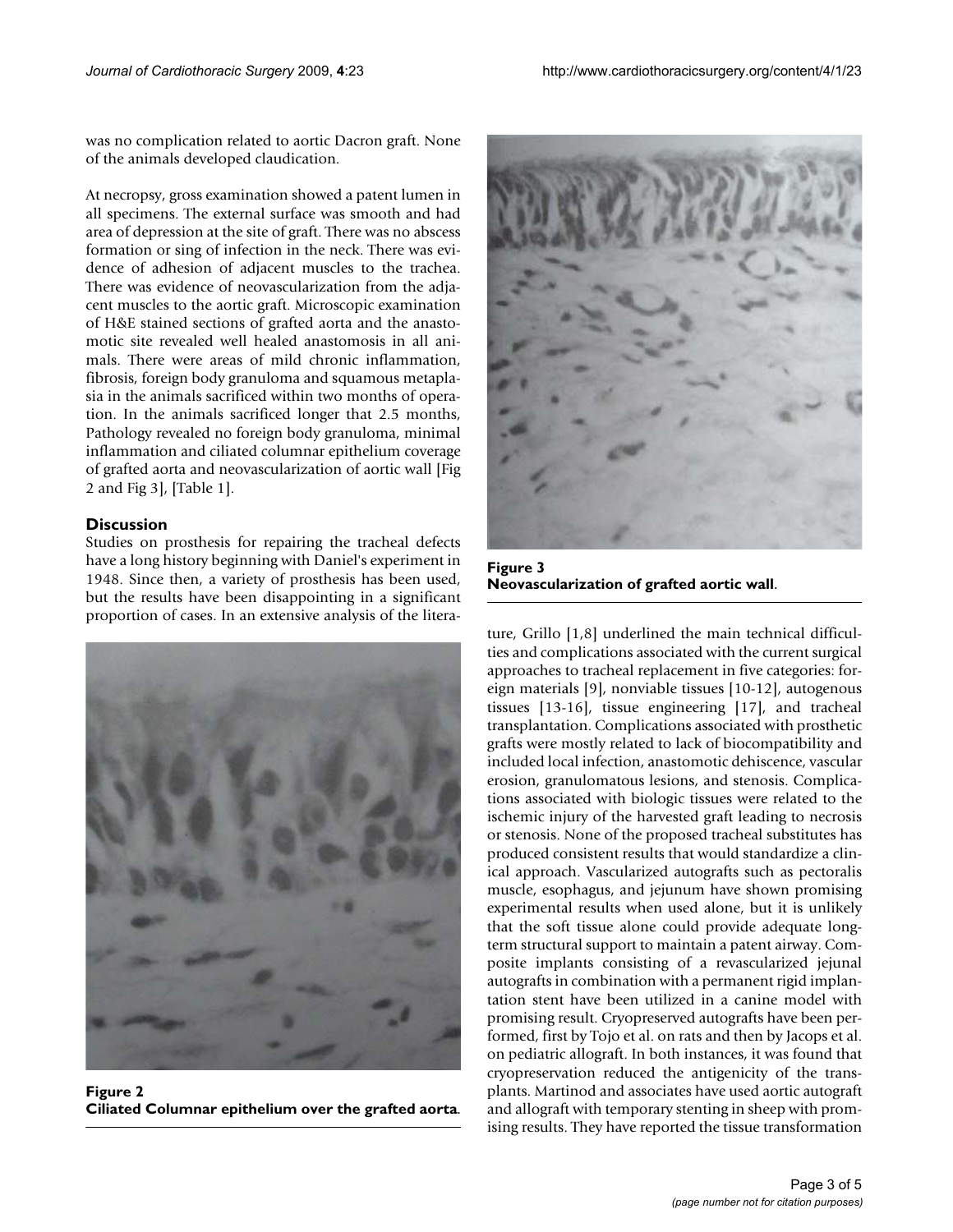| Animal          | Follow-up         | complication    | <b>Stenosis</b> | Functional status | Histo-pathology               |
|-----------------|-------------------|-----------------|-----------------|-------------------|-------------------------------|
|                 | I mo              | None            | 0               | Excellent         | Squamous interrupted          |
| 2               | 1 mo              | Wound infection | 20%             | Excellent         | squamous interrupted          |
| 3               | 2 <sub>mo</sub>   | None            | 0               | Excellent         | squamous continuous           |
| 4               | 2 <sub>mo</sub>   | None            | 10%             | Excellent         | Squamous interrupted          |
| 5               | $2.5 \text{ mo}$  | None            | 0               | Excellent         | Mixed squamous/mucociliary    |
| 6               | 2.5 <sub>mo</sub> | None            | 20%             | Excellent         | Squamous continuous           |
| 7               | 3 <sub>mo</sub>   | None            | 0               | Excellent         | Mixed squamous/Mucociliary    |
| 8               | 3 <sub>mo</sub>   | None            | 10%             | Excellent         | Mixed squamous/Mucociliary    |
| 9               | 6 mo              | None            | 0               | Excellent         | Continuous mucociliary        |
| $\overline{10}$ | 6 mo              | None            | 20%             | Excellent         | <b>Continuous Mucociliary</b> |
| $\mathbf{H}$    | I day             | Mortality       | N/A             | N/A               | N/A                           |

<span id="page-3-0"></span>**Table 1: Follow up, complications, functional status and histological examination of specimens**

using aortic graft. Their findings raise the question of how the aortic tissue can transform into an almost normal trachea within 6 months, with the hypothesis that the inflammatory response created favorable conditions for reepithelialization and subsequent cartilage neoformation from stem cells triggered by environmental factors. Their study also shows a progressive transformation of the vascular graft into a structure resembling the tracheal tissue. This transformation was responsible for the longterm patency of the trachea and its normal function up to 3 years.

In our study, the aorta as an autogenous tissue was used to replace the trachea in a dog model. Surgical techniques for aortic segment excision and Dacron replacement with aortotracheal graft are not complicated and feasible to be done in one stage. Secondly, the aorta has no autogenous immunity-related problems and its diameter in human is comparable to the trachea. Furthermore it provides a sufficient diameter for airway patency. Due to disparity between tracheal and the aortic diameter in dogs, the aorta was transplanted to the proximal and distal tracheal and posterior membranous parts, but it appears that no such disparity is anticipated in humans. The gross and microscopic study of transplanted aortic segment showed neovascularization from adjacent tissues providing a good and resistant grafted tissue without vascular pedicle. The growth of endothelial ciliated cells over the grafted aortic segment lumen without mucous secretion and luminal stenosis is another positive point for this method in comparison with other tubular grafts such as esophagus, jejunum and collagen-conjugated mesh

#### **Conclusion**

In conclusion, this study confirms that an autogenous aortic graft is a valuable substitute for tracheal replacement because of less antigenicity, less vascularity, and no mucous secretions or peristalsis. It also shows a progressive transformation of the vascular graft into a structure resembling the tracheal tissue. We did not have any aortic surgery related complications in our study, but it may subject the patient to potential complications of aortic surgery. The use of an arterial allograft may be more practical in human, but it remains to be demonstrated that the same tracheal neogenesis and the same long-term function can be obtained in spite of the allogeneic nature of the graft.

#### **Competing interests**

The authors declare that they have no competing interests.

#### **Authors' contributions**

FA participated in design of the study, carried out the Coordination, collecting and analyzing the data, getting grant for the study, performing the operations and post operative care, writing the manuscript.

HH conceived the study, participated in design of study, supervised the study and operative procedures and reviewed the manuscript.